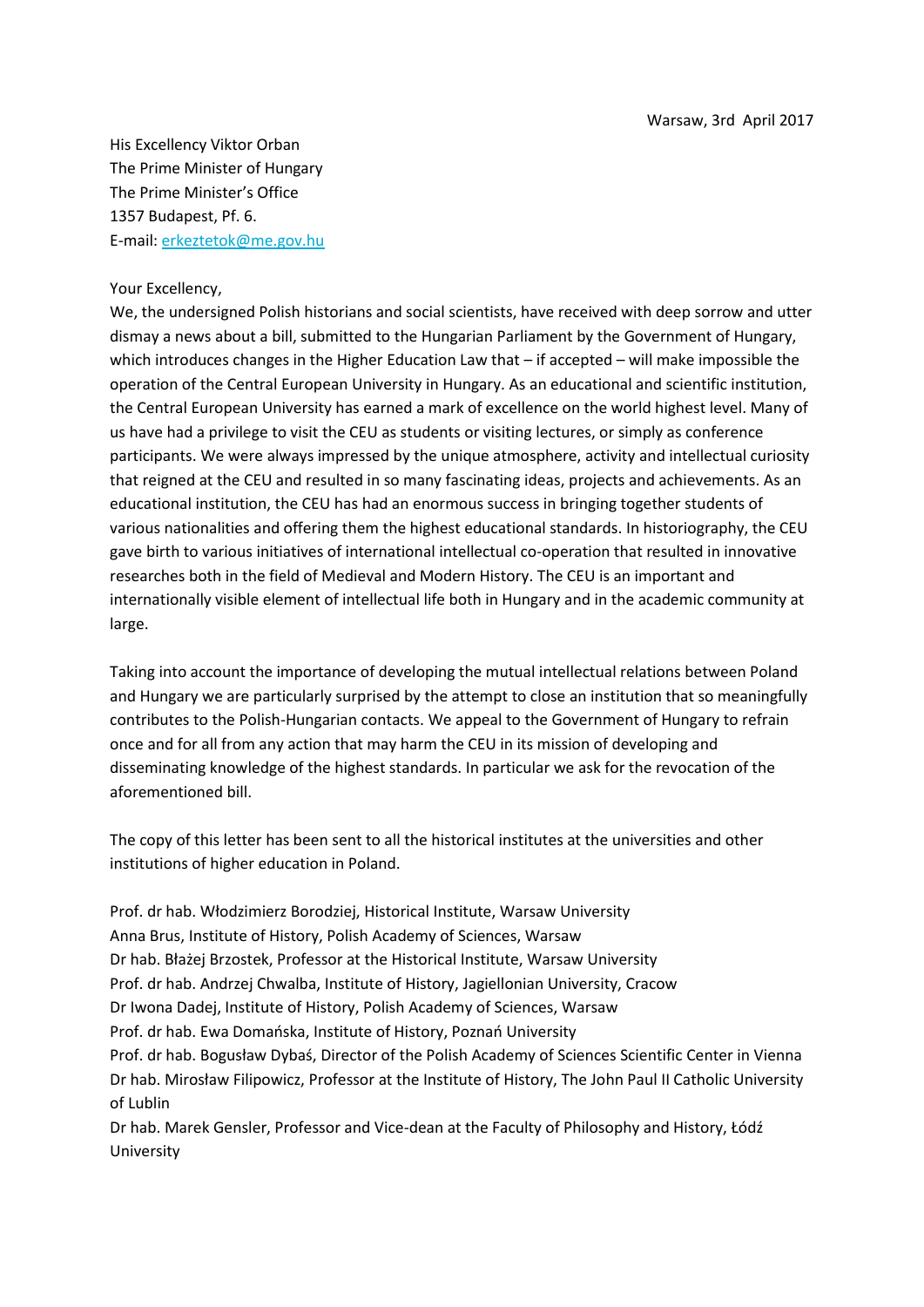Dr hab. Maciej Górny, Professor at the Institute of History, Polish Academy of Sciences, Editor-in-Chief of the "Acta Poloniae Historica"

Prof. dr hab. Maciej Janowski, institute of History, Polish Academy of Sciences, Warsaw

Dr Marcin Jarząbek, Institute of History, Jagiellonian University, Cracow

Dr Tomasz Hen-Konarski, European University Institute, Florence

Dr hab. Małgorzata Karpińska, Professor and Dean at the Faculty of History, Warsaw University

Prof. dr hab. Ryszard Kasperowicz, Institute of Art History, Warsaw University

Prof. dr hab. Jerzy Kochanowski, Historical Institute, Warsaw University

Dr Wojciech Kozłowski, Deputy Director, Witold Pilecki Center for Totalitarian Studies, Warsaw

Prof. dr hab. Wojciech Kriegseisen, Director of the Institute of History, Polish Academy of Sciences, Warsaw

Piotr Kuligowski, Ph.D candidate, Poznań University

Dr Mariusz Kulik, Institute of History, Polish Academy of Sciences, Warsaw

Dr Adam Kożuchowski, Institute of History, Polish Academy of Sciences, Warsaw

Dr Grzegorz Krzywiec, Institute of History, Polish Academy of Sciences, Warsaw

Dr Aleksander łupienko, Institute of History, polish Academy of Sciences, Warsaw

dr Sylwia Kuźma-Markowska, American Studies Center, Warsaw University

Prof. dr hab. Paweł Machcewicz, Director of the Museum of the Second World War, Gdańsk Prof. dr hab. Halina Manikowska, Institute of History, Polish Academy of Sciences, Warsaw Dr hab. Adam Manikowski, Professor at the Institute of History, Polish Academy of Sciences, Warsaw Wiktor Marzec, Ph.D. Candidate, Department of Sociology and Social Anthropology Central European University, Budapest

Prof. dr hab. Włodzimierz Mędrzecki, Institute of History, Polish Academy of Sciences, Warsaw Dr hab. Magdalena Micińska, Professor at the Institute of History, Polish Academy of Sciences, Warsaw

Dr Joanna Nalewajko-Kulikov, Institute of History, Polish Academy of Sciences, Warsaw Dr hab. Paweł Rodak, Professor at the Centre de Civilisation Polonaise Paris-Sorbonne and Instytut Kultury Polskiej, Warsaw University.

Dr hab. Zbigniew Romek, Professor at the Institute of History, Polish Academy of Sciences, Warsaw Dr hab. Magdalena Saryusz-Wolska, Łódź University/ German Historical Institute in Warsaw

Dr hab. Marek Słoń, Professor at the Institute of History, Polish Academy of Sciences, Warsaw Dr Łukasz Sommer, Faculty of Neophilology, Warsaw University

Dr Anna Sosnowska, American Studies Center, Warsaw University

Dr hab. Paweł Sowiński, Professor at the Institute of Political Studies, Polish Academy of Sciences, Warsaw

Prof. dr hab. Rafał Stobiecki, Institute of History, Łódź University

Prof. dr hab. Dariusz Stola, Institute of Political Studies, Polish Academy of Sciences/ Director of the POLIN Museum of the History of Polish Jews, Warsaw

Dr hab. Tomasz Stryjek, Professor at the Institute of Political Studies, Polish Academy of Sciences, Warsaw

Dr Kamil Śmiechowski, Institute of History, Łódź University

Prof. dr hab. Michał Tymowski, Historical Institute, Warsaw University (emeritus)

Dr Joanna Wawrzyniak, Institute of Sociology, Warsaw University

Piotr Wciślik, PhD Candidate, Central European University, Budapest